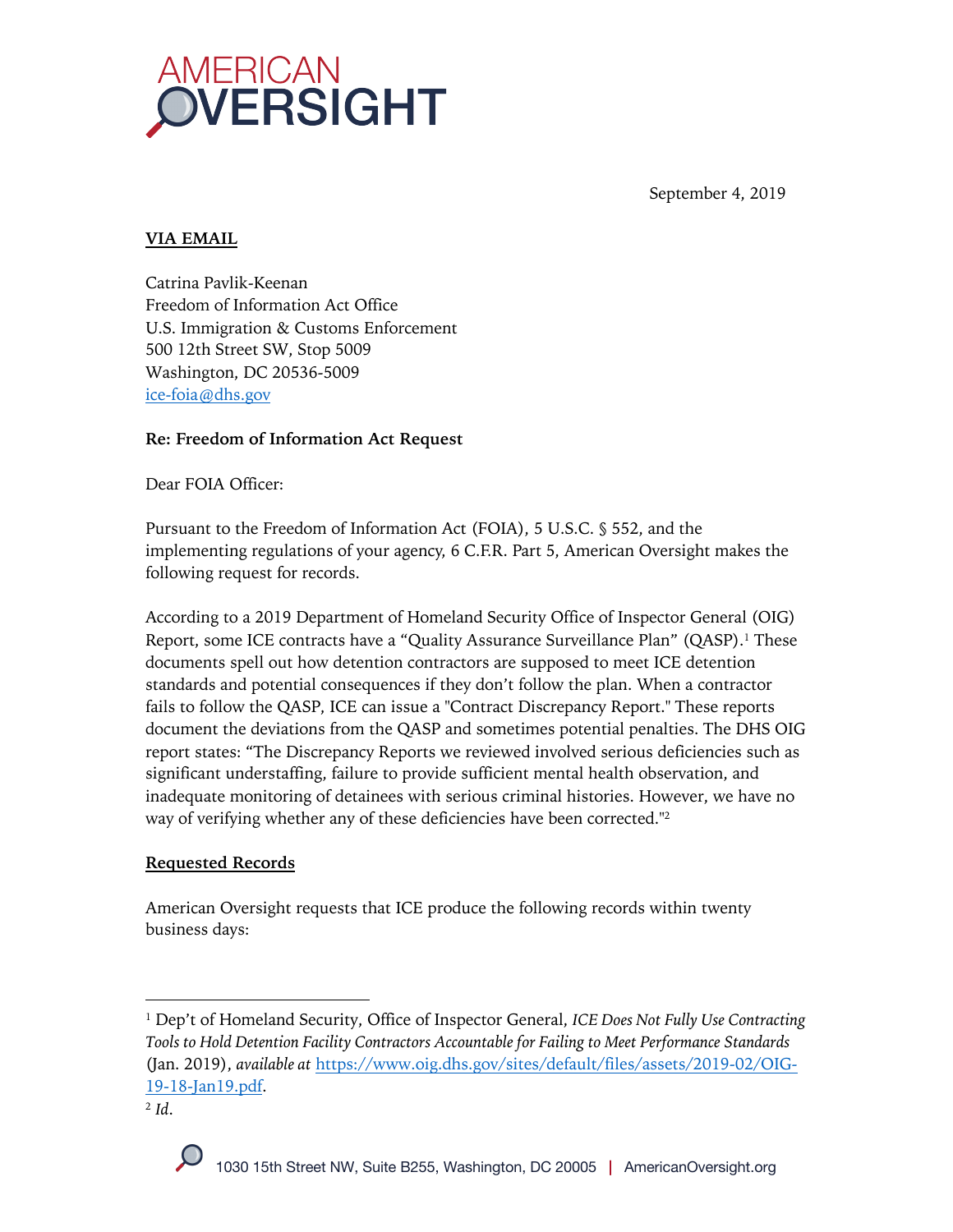Records sufficient to identify any corrective action taken by the contractor or ICE as a result of Contract Discrepancy Reports regarding the following facilities:

- a. Stewart Detention Center
- b. Adelanto Ice Processing Center
- c. South Texas Detention Complex
- d. Northwest Detention Center
- e. Eloy Federal Contract Facility
- f. Jena/Lasalle Detention Facility
- g. Port Isabel Detention Center
- h. Otay Mesa Detention Center
- i. Houston Contract Detention Facility
- j. Florence Correctional Center
- k. Otero County Processing Center
- l. El Paso Service Processing Center
- m. Joe Corley Detention Facility
- n. Cibola County Correctional Center
- o. Imperial Regional Detention Facility
- p. Rio Grande Detention Center
- q. Aurora Contract Detention Facility

Please provide all responsive records from January 1, 2016 to the date the search is conducted.

### **Fee Waiver Request**

In accordance with 5 U.S.C.  $\frac{1}{5}$  552(a)(4)(A)(iii) and your agency's regulations, American Oversight requests a waiver of fees associated with processing this request for records. The subject of this request concerns the operations of the federal government, and the disclosures will likely contribute to a better understanding of relevant government procedures by the general public in a significant way. Moreover, the request is primarily and fundamentally for non-commercial purposes.

American Oversight requests a waiver of fees because disclosure of the requested information is "in the public interest because it is likely to contribute significantly to public understanding of operations or activities of the government."3 The public has a significant interest in the violations of ICE standards discovered during inspections and the actions ICE takes to remedy them. Records with the potential to shed light on this issue would contribute significantly to public understanding of operations of the federal government, including helping the public better understand the conditions within ICE detention centers. American Oversight is committed to transparency and makes the responses agencies provide to FOIA requests publicly available, and the public's

 $3 \frac{1}{5}$  U.S.C. § 552(a)(4)(A)(iii).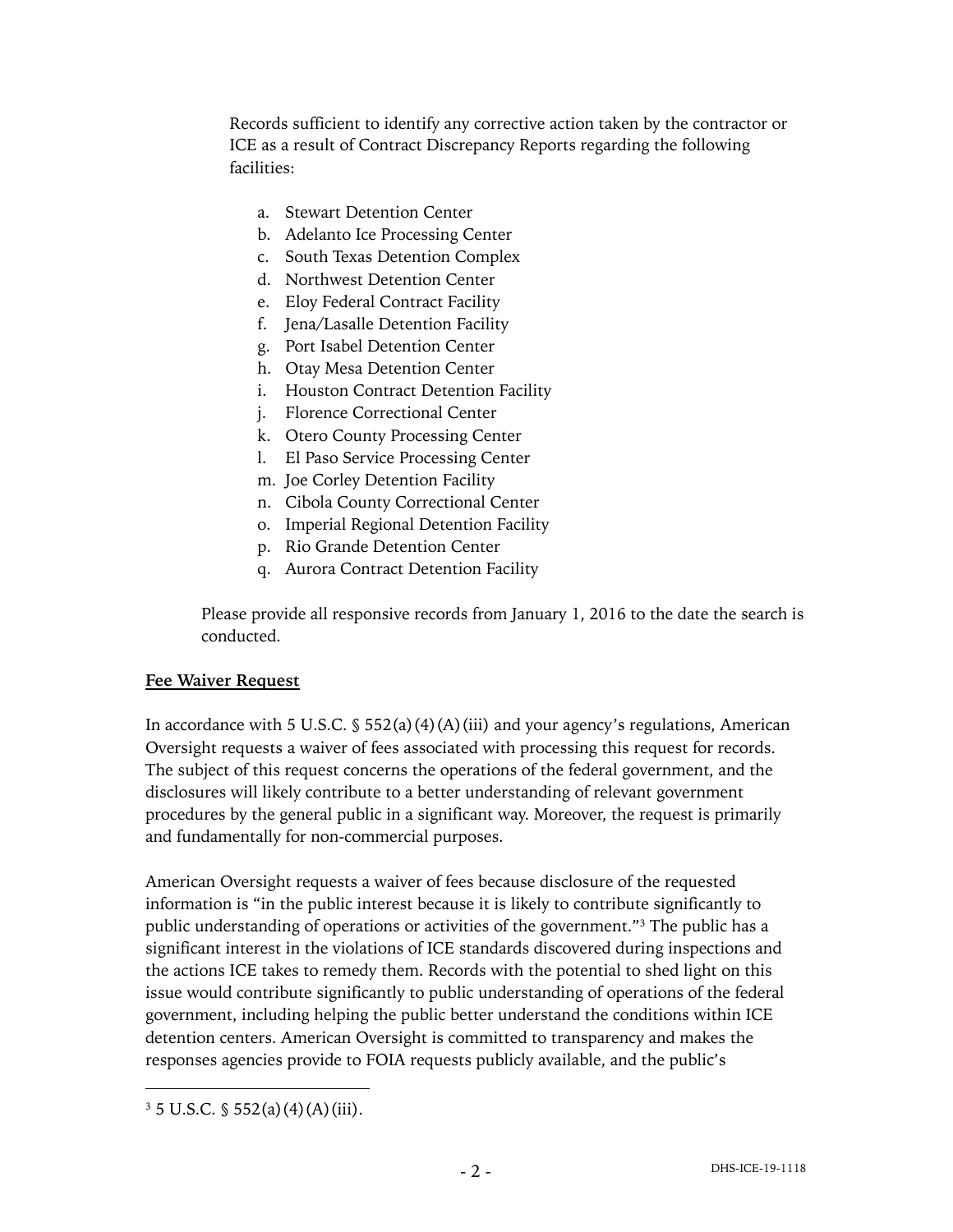understanding of the government's activities would be enhanced through American Oversight's analysis and publication of these records.

This request is primarily and fundamentally for non-commercial purposes.<sup>4</sup> As a  $501(c)(3)$ nonprofit, American Oversight does not have a commercial purpose and the release of the information requested is not in American Oversight's financial interest. American Oversight's mission is to promote transparency in government, to educate the public about government activities, and to ensure the accountability of government officials. American Oversight uses the information gathered, and its analysis of it, to educate the public through reports, press releases, or other media. American Oversight also makes materials it gathers available on its public website and promotes their availability on social media platforms, such as Facebook and Twitter.5

American Oversight has also demonstrated its commitment to the public disclosure of documents and creation of editorial content through numerous substantive analyses posted to its website. <sup>6</sup> Examples reflecting this commitment to the public disclosure of documents and the creation of editorial content include the posting of records related to an ethics waiver received by a senior Department of Justice attorney and an analysis of what those records demonstrated regarding the Department's process for issuing such waivers;7 posting records received as part of American Oversight's "Audit the Wall" project to gather and analyze information related to the administration's proposed construction of a barrier along the U.S.-Mexico border, and analyses of what those records reveal;<sup>8</sup> posting records regarding potential self-dealing at the Department of Housing & Urban Development and related analysis;<sup>9</sup> posting records and analysis relating to the federal

<sup>4</sup> *See* 5 U.S.C. § 552(a)(4)(A)(iii).

<sup>5</sup> American Oversight currently has approximately 12,200 page likes on Facebook and 54,400 followers on Twitter. American Oversight, FACEBOOK,

https://www.facebook.com/weareoversight/ (last visited July 17, 2019); American Oversight (@weareoversight), TWITTER, https://twitter.com/weareoversight (last visited July 17, 2019).

<sup>6</sup> *News*, AMERICAN OVERSIGHT, https://www.americanoversight.org/blog.

<sup>7</sup> *DOJ Records Relating to Solicitor General Noel Francisco's Recusal*, AMERICAN OVERSIGHT, https://www.americanoversight.org/document/doj-civil-division-response-noel-franciscocompliance; *Francisco & the Travel Ban: What We Learned from the DOJ Documents*, AMERICAN OVERSIGHT, https://www.americanoversight.org/francisco-the-travel-ban-what-welearned-from-the-doj-documents.

<sup>8</sup> *See generally Audit the Wall*, AMERICAN OVERSIGHT,

https://www.americanoversight.org/investigation/audit-the-wall; *see, e.g.*, *Border Wall Investigation Report: No Plans, No Funding, No Timeline, No Wall*, AMERICAN OVERSIGHT, https://www.americanoversight.org/border-wall-investigation-report-no-plans-nofunding-no-timeline-no-wall.

<sup>9</sup> *Documents Reveal Ben Carson Jr.'s Attempts to Use His Influence at HUD to Help His Business*, AMERICAN OVERSIGHT, https://www.americanoversight.org/documents-reveal-ben-carsonjr-s-attempts-to-use-his-influence-at-hud-to-help-his-business.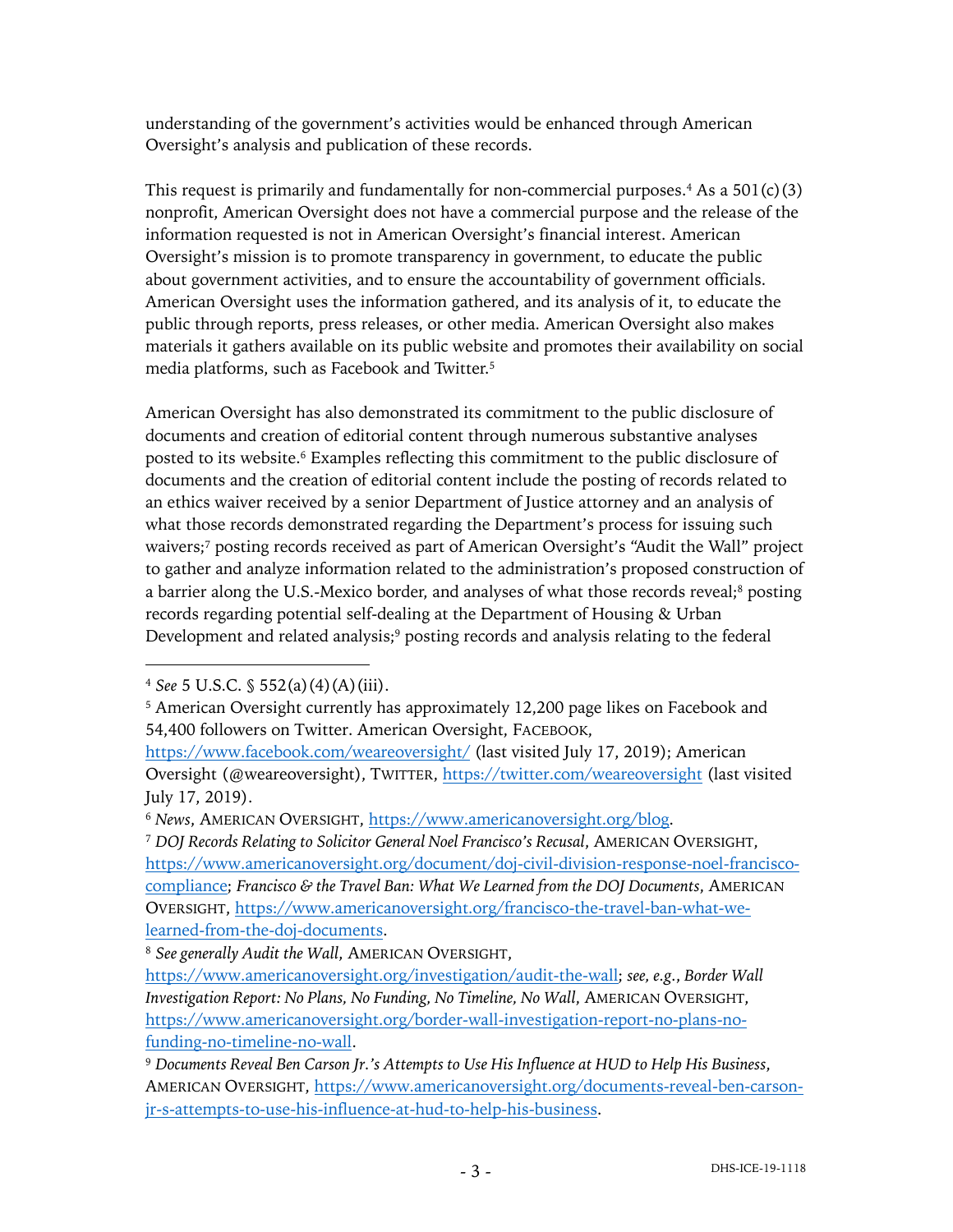government's efforts to sell nuclear technology to Saudi Arabia;10 and posting records and analysis regarding the Department of Justice's decision in response to demands from Congress to direct a U.S. Attorney to undertake a wide-ranging review and make recommendations regarding criminal investigations relating to the President's political opponents and allegations of misconduct by the Department of Justice itself and the Federal Bureau of Investigation.<sup>11</sup>

Accordingly, American Oversight qualifies for a fee waiver.

# **Guidance Regarding the Search & Processing of Requested Records**

In connection with its request for records, American Oversight provides the following guidance regarding the scope of the records sought and the search and processing of records:

- Please search all locations and systems likely to have responsive records, regardless of format, medium, or physical characteristics.
- Our request for records includes any attachments to those records or other materials enclosed with those records when they were previously transmitted. To the extent that an email is responsive to our request, our request includes all prior messages sent or received in that email chain, as well as any attachments to the email.
- § Please search all relevant records or systems containing records regarding agency business. Do not exclude records regarding agency business contained in files, email accounts, or devices in the personal custody of your officials, such as personal email accounts or text messages. Records of official business conducted using unofficial systems or stored outside of official files are subject to the Federal Records Act and FOIA.12 It is not adequate to rely on policies and procedures that require officials to move such information to official systems within a certain period of time; American Oversight has a right to records contained in those files even if material has not yet been moved to official systems or if officials have, by intent or through negligence, failed to meet their obligations.<sup>13</sup>

<sup>10</sup> *Investigating the Trump Administration's Efforts to Sell Nuclear Technology to Saudi Arabia*, AMERICAN OVERSIGHT, https://www.americanoversight.org/investigating-the-trumpadministrations-efforts-to-sell-nuclear-technology-to-saudi-arabia.

<sup>11</sup> *Sessions' Letter Shows DOJ Acted on Trump's Authoritarian Demand to Investigate Clinton*, AMERICAN OVERSIGHT, https://www.americanoversight.org/sessions-letter.

<sup>12</sup> *See Competitive Enter. Inst. v. Office of Sci. & Tech. Policy*, 827 F.3d 145, 149–50 (D.C.

Cir. 2016); *cf. Judicial Watch, Inc. v. Kerry*, 844 F.3d 952, 955–56 (D.C. Cir. 2016).

<sup>13</sup> *See Competitive Enter. Inst. v. Office of Sci. & Tech. Policy*, No. 14-cv-765, slip op. at 8 (D.D.C. Dec. 12, 2016).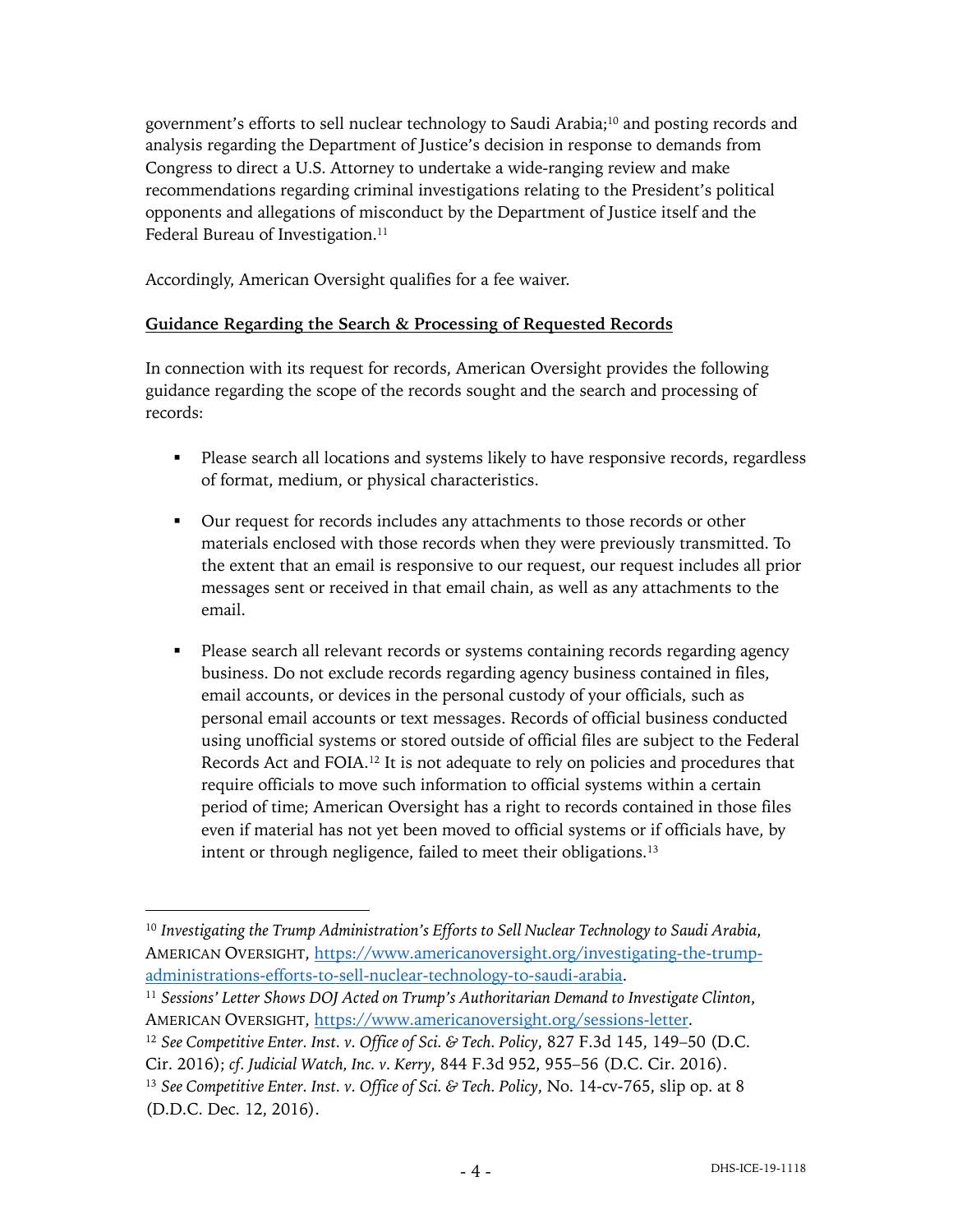- Please use all tools available to your agency to conduct a complete and efficient search for potentially responsive records. Agencies are subject to government-wide requirements to manage agency information electronically,<sup>14</sup> and many agencies have adopted the National Archives and Records Administration (NARA) Capstone program, or similar policies. These systems provide options for searching emails and other electronic records in a manner that is reasonably likely to be more complete than just searching individual custodian files. For example, a custodian may have deleted a responsive email from his or her email program, but your agency's archiving tools may capture that email under Capstone. At the same time, custodian searches are still necessary; agencies may not have direct access to files stored in .PST files, outside of network drives, in paper format, or in personal email accounts.
- § In the event some portions of the requested records are properly exempt from disclosure, please disclose any reasonably segregable non-exempt portions of the requested records. If a request is denied in whole, please state specifically why it is not reasonable to segregate portions of the record for release.
- Please take appropriate steps to ensure that records responsive to this request are not deleted by the agency before the completion of processing for this request. If records potentially responsive to this request are likely to be located on systems where they are subject to potential deletion, including on a scheduled basis, please take steps to prevent that deletion, including, as appropriate, by instituting a litigation hold on those records.

# **Conclusion**

If you have any questions regarding how to construe this request for records or believe that further discussions regarding search and processing would facilitate a more efficient production of records of interest to American Oversight, please do not hesitate to contact American Oversight to discuss this request. American Oversight welcomes an opportunity to discuss its request with you before you undertake your search or incur search or duplication costs. By working together at the outset, American Oversight and your agency can decrease the likelihood of costly and time-consuming litigation in the future.

Where possible, please provide responsive material in an electronic format by email. Alternatively, please provide responsive material in native format or in PDF format on a USB drive. Please send any responsive material being sent by mail to American Oversight,

office/2011/11/28/presidential-memorandum-managing-government-records; Office of Mgmt. & Budget, Exec. Office of the President, Memorandum for the Heads of Executive Departments & Independent Agencies, "Managing Government Records Directive," M-12-18 (Aug. 24, 2012), https://www.archives.gov/files/records-mgmt/m-12-18.pdf.

<sup>14</sup> Presidential Memorandum—Managing Government Records, 76 Fed. Reg. 75,423 (Nov. 28, 2011), https://obamawhitehouse.archives.gov/the-press-